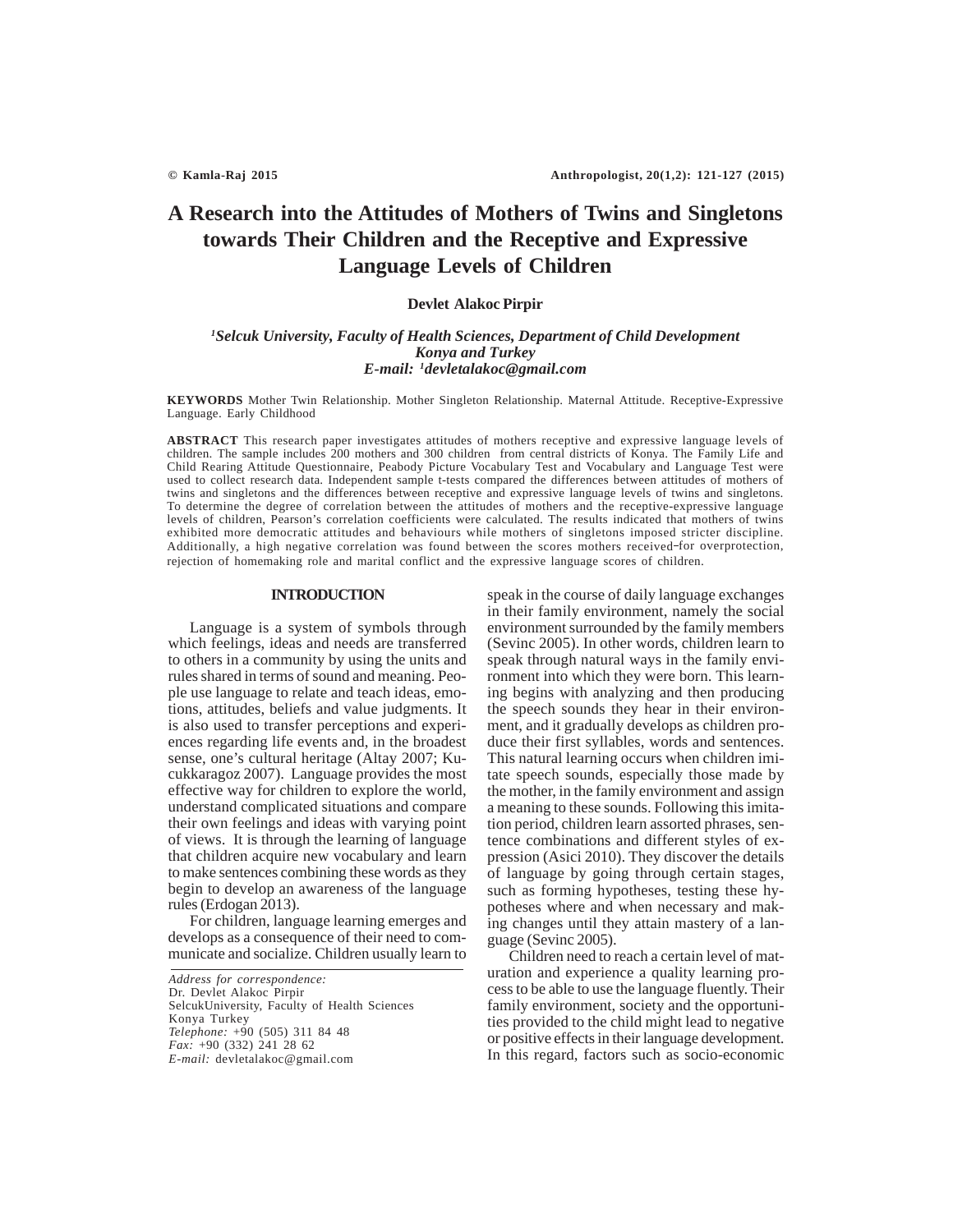status encourage the child to speak in the family environment. Gender, family relationships, bilingualism, being a twin, health, intelligence and play could also play a role in children's language development (Akyol Koksal 2007; Tumkaya 2008).

The type of the communication between family members (mothers in particular) and the child is highly influential in language development. The language used by the parents, especially by the mother, is considered one of the environmental factors that accelerates and shapes the vocabulary development of children. Motherchild interactions and the form of the mother's communication with the child not only contribute to the social-emotional development of the child and improvement of language skills but also develop the child's cognitive skills, such as understanding, remembering and transferring. Such cognitive development directly affects language development (Connel and Printz 2002; Akyol Koksal 2007; Tumkaya 2008; Asici 2010; Demir and Kuntay 2013).

The impact of a quality parent-child relationship on language development of children has been well documented by a large body of research carried out by Mantzicopoulos (1997), Connel and Printz (2002), Mashburn and Pianta (2006) and Swich (2007). These studies showed that speaking to children is closely connected to their language development. Nilson et al. (2012) suggest that parents have a major effect on the language development of their children. With the help of supportive strategies, parents might influence language development of their children by using more complex syllable forms, increasing the amount of different speech sounds and using different combinations of words.

Being a twin is another important factor affecting children's language development. It is noteworthy that twins understand each other by using fewer words than usual, and the secret language shared by twins (gestures, one-word sentences, abbreviations) takes the place of words and sentences found in normal speech and impedes their language development (Tumkaya 2008). Twins are typically born with some health problems, and the mother's attention in the first months is focused on their fundamental needs. The stress of trying to cope with two children at the same time affects the motherchild interaction and her attitudes towards the children. All these factors, one way or another, might lead to developmental delays.

Recent studies on having twins and the relationship between twins and mothers (Mukaddes et al. 1999; Bryan 2002; Riemann et al. 2012; Hahn et al. 2013) have shown that being a parent to twins involves certain differences. After a multiple birth, the mother has to shoulder the burden of taking care of two children at a time and the effect of this burden on the mother's physical and psychological state makes the maternal bond harder and more complicated to establish. Moreover, children get less individual attention from their mother, which naturally leads to decreased interaction. The mother typically tries to take care of children separately and might not establish the same-quality relationships with twins.

In this sense, it has become more of an issue to investigate mothers of twins and singletons, their communication and interaction with children, their attitudes and the possible effects of these factors on the language development of children. In the light of the study findings, several recommendations have been put forward.

#### **Research Objectives**

The aim of this study is to examine the attitudes of mothers of twins and singletons towards their children and the receptive and expressive language levels of their children. In this regard, the following questions will be addressed:

- 1. Is there a difference between child rearing attitudes of mothers in terms of having twins and singletons?
- 2. Is there a difference between receptive and expressive language levels of twins and singletons?
- 3. Is there a relationship between the child rearing attitudes of mothers and receptive and expressive language levels of children?

## **METHODOLOGY**

#### **Research Design**

In the study, the correlation survey method was used to evaluate the relationship between dependent and independent variables.

#### **Research Sample**

The sample of the research included 200 mothers and 300 children from central districts of Konya. The children's ages ranged from 48 to 66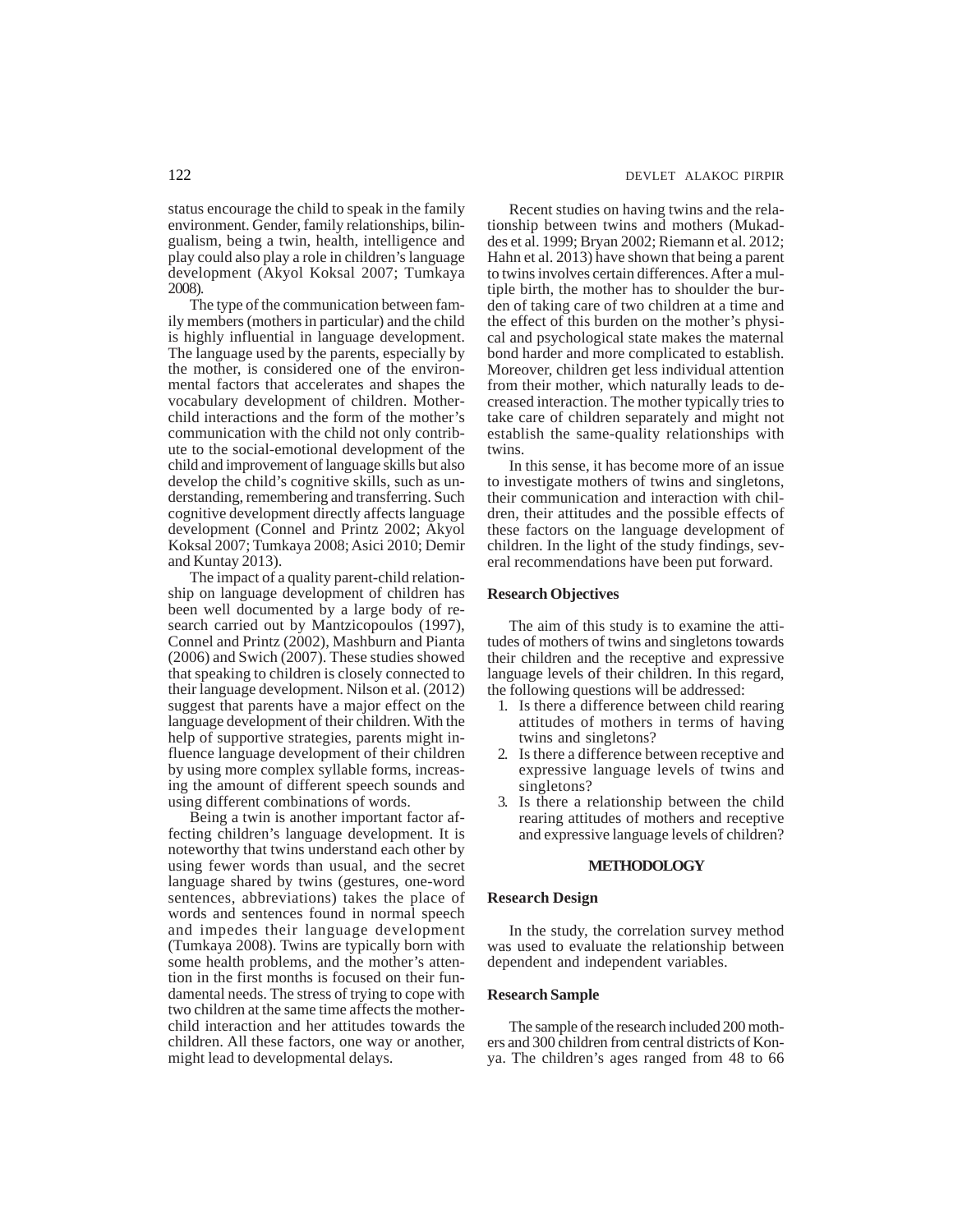months. One hundred mothers (50%) in the study group had twins and the other 100 (50%) had singletons; 200 of the children (66.7%) were twins and 100 (33.3%) were singletons.

#### **Data Collection Instruments and Procedure**

## *Peabody Picture Vocabulary Test*

This test was used to determine the receptive and expressive language levels of twins and singletons. The English version was developed by Dunn (1959) and Turkish adaptation was made by Katz et al. (1974). The reliability coefficients in the original version were found to range between 0.64 and 0.84. Concurrent validity was examined for the validity of the study. The correlation with the Stanford-Binet Intelligence test was between 0.82 and 0.86 while this correlation for the Wechsler Intelligence Scale for Children varied between 0.41 and 0.74. The test consists of 100 cards each with four pictures, and the child is asked to point to the picture corresponding to the word spoken by the researcher (Oner 2008).

# *Limbosh and Wolf's Vocabulary and Language Test*

This vocabulary and language test was administered to determine the receptive and expressive language levels of twins and singletons. The test was developed by Limbosh and Wolf in 1976 and it was adapted into Turkish by Razon. Measuring child's language ability and vocabulary, the test includes questions that aim to find out how exactly and accurately the child responds to the questions asked. Two sub-sets are included in the test: naming pictures and describing pictures based on their functions. Items unsuitable for Turkish culture were modified by Ugurel and Sermin (Davasligil 1982). In the study by Yildirim (2008), the internal consistency of the test was calculated through Cronbach's Alpha, which was found to be 0.76.

# *Family Life and Child-Rearing Attitude Questionnaire*

The questionnaire was originally developed by Schaefer and Bell (1958) to assess parental relationships and attitudes towards children. Its adaptation to Turkish was made by Guney et al. in 1978. The questionnaire consists of 60 items and five sub-scales: overprotective mothering, democratic attitude and recognition of equality,

rejection of homemaking role, marital conflict and strict discipline. Higher total scores in each subtest indicate approval of the relevant attitude. Test-retest reliability of the questionnaire ranged from 58 to .88 (Oner 2008).

## **Data Analysis**

Independent samples t-test was used to compare the attitudes of mothers of twins and mothers of singletons and the differences between receptive and expressive language levels of twins and those of singletons. Pearson's correlation coefficients were calculated to determine the degree of correlation between the attitudes of mothers of twins and singletons and the receptive-expressive language levels of children.

#### **FINDINGS**

This section presents the results for the primary objective and for the hypotheses of the research.

### **Results for the Attitudes of Mothers of Twins and Singletons**

The "Family Life and Child-Rearing Attitude Questionnaire" was administered to test the child-rearing attitudes of mothers towards their twins and singletons, and the attitude scores of these mothers were calculated. Table 1 presents the independent samples t-test results for the attitudes of mothers of twins and singletons.

As presented in Table 1, the scores mothers get got from the child-rearing attitude questionnaire resulted in a mean score of mothers of twins of  $(X=6.96)$  for the overprotective mothering variable, compared tt  $(X=47.49)$  for the mothers of singletons; The mean score for democratic attitude and recognition of equality was  $(X=27.14)$ for mothers of twins, while mothers of singletons scored  $(X=26.86)$ . The rejection of homemaking role resulted in a mean score of  $(X=9.49)$ for the mothers of twins and  $(X=30.49)$  for the mothers of singletons; scores for the marital conflict variable were  $(\overline{X}=14.72)$  and  $(\overline{X}=14.48)$  for the mothers of twins and those of singletons, respectively. In relation to strict discipline, the mean score was  $(X=44.62)$  for the mothers of twins, compared to X=49.49 for the other group. The total mean score for the twins group was  $(\overline{X}$ =162.93), as compared to  $(\overline{X}$ =168.81) for the singletons-group. In conclusion, the difference between mother groups was found to be significant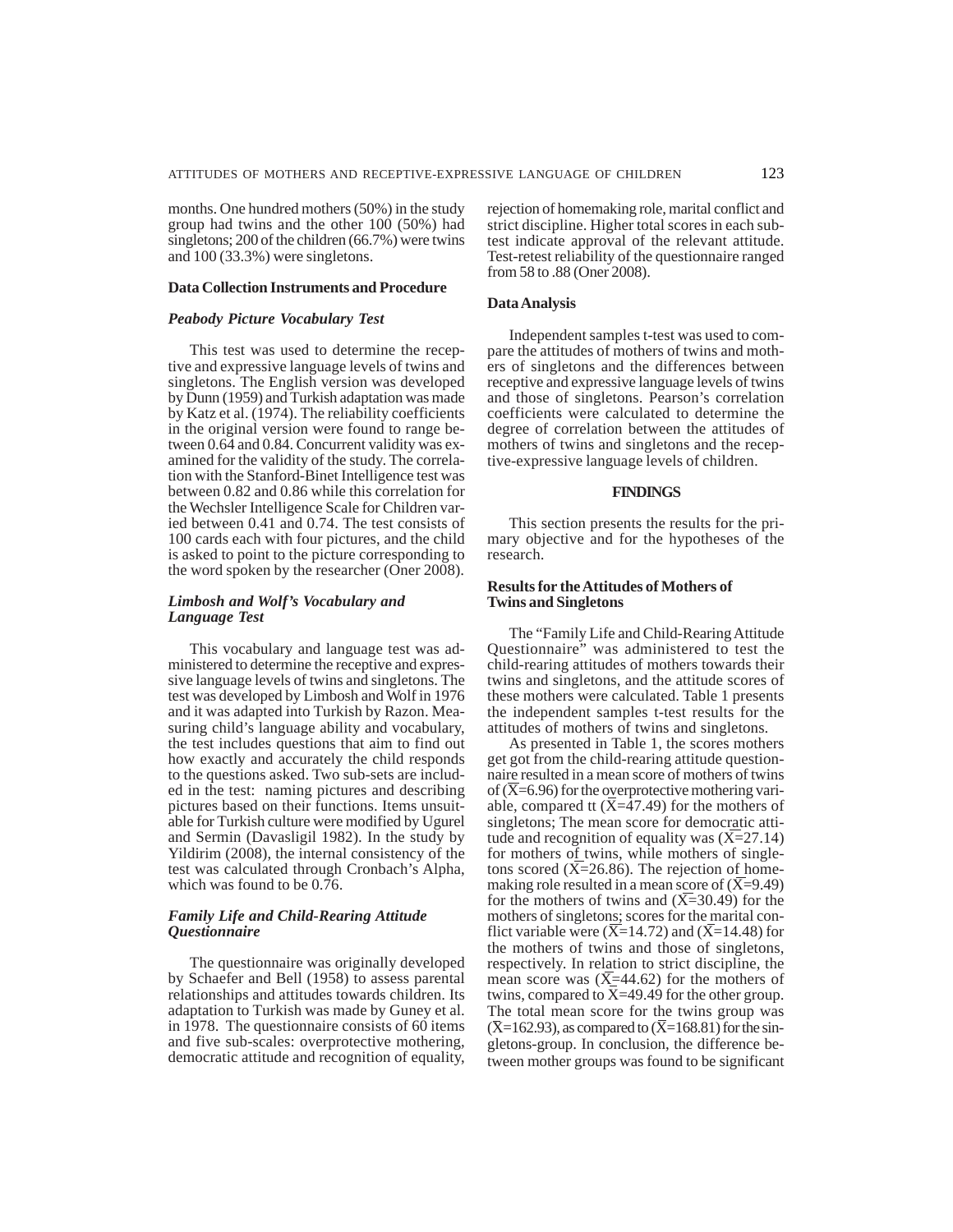| Attitude sub-scale             | Group                 | N   | X      | S     | sd  | t    | $\boldsymbol{P}$ |
|--------------------------------|-----------------------|-----|--------|-------|-----|------|------------------|
| Overprotective<br>Mothering    | Mothers of twins      | 100 | 46.96  | 9.50  | 198 | .390 | .896             |
|                                | Mothers of singletons | 100 | 47.49  | 9.68  |     |      |                  |
| Democratic Attitude            | Mothers of twins      | 100 | 27.14  | 3.43  | 198 | .524 | $.044*$          |
| and Recognition<br>of Equality | Mothers of singletons | 100 | 26.86  | 4.09  |     |      |                  |
| Rejection of                   | Mothers of twins      | 100 | 29.49  | 10.18 | 198 | .719 | .452             |
| Homemaking Role                | Mothers of singletons | 100 | 30.49  | 9.47  |     |      |                  |
| <b>Marital Conflict</b>        | Mothers of twins      | 100 | 14.72  | 4.49  | 198 | .382 | .499             |
|                                | Mothers of singletons | 100 | 14.48  | 4.39  |     |      |                  |
| <b>Strict Discipline</b>       | Mothers of twins      | 100 | 44.62  | 10.94 | 198 | 3.74 | $.000*$          |
|                                | Mothers of singletons | 100 | 49.49  | 7.04  |     |      |                  |
| Total                          | Mothers of twins      | 100 | 162.93 | 23.70 | 198 | 1.79 | .415             |
|                                | Mothers of singletons | 100 | 168.81 | 22.72 |     |      |                  |

**Table 1: Independent samples t-test results for the attitudes of mothers of twins and singletons**

(p<0.05) for in the democratic attitude and equality and in the strict discipline whereas it was not significant for overprotective mothering, rejection of homemaking role and marital conflict. Also, no significant difference was observed between the total mean scores of mothers.

# **Results for the Receptive and Expressive Language Levels of Twins and Singletons**

Two tests were used in the study to measure receptive and expressive language levels of twins and singletons. The Peabody Picture Vocabulary Test was administered to measure children's receptive language levels and Limbosh and Wolf's Language Test measured their expressive language levels. As seen in Table 2, the mean value for the receptive language of twins was  $(X=79.10)$ , and  $X=78.92$ ) for the singletons. As for the expressive language levels of both groups, there was a slight difference between the means of two groups; : it was  $X=39.36$ ) for the twins and  $(\overline{X}=40.01)$  for the singletons. Accordingly, the difference between receptive and expressive language means of children was not significant at .05 level of significance.This finding suggests that receptive-expressive language levels of children do not differ in terms of being twins or nontwins.

# **Results for the Relationship between the Attitudes of Mothers of Twins and Singletons and the Receptive-Expressive Language Levels of Children**

The relationship between the attitudes of mothers of twins and singletons and the receptive-expressive language levels of children was examined and the results obtained through Pearson's Correlation Coefficient Test were presented in Table 3. Analysis of the relationship between the attitudes of mothers and their and children's receptive-expressive language levels revealed no correlation between mothers' attitudes and children's receptive language levels, yet the attitudes were negatively correlated with overprotective mothering  $(r = .135; p < .05)$ , rejection of homemaking role ( $r = -192$ ;  $p < .05$ ) and marital conflict  $(r = -195; p < .05)$  in terms of expressive language of children. According to this result, expressive language scores of children decrease as the scores of mothers increase in overprotective mothering, rejection of homemaking role and marital conflict.

**Table 2: Independent samples t-test results for receptive and expressive language levels of twins and singletons**

| Receptive-expressive<br>language score | Group      | n   |       |       | sd   |      |      |
|----------------------------------------|------------|-----|-------|-------|------|------|------|
| Receptive language score               | Twins      | 200 | 79.10 | 10.83 | .766 | .130 | .897 |
|                                        | Singletons | 100 | 78.92 | 12.25 |      |      |      |
| Expressive language score              | Twins      | 200 | 39.36 | 5.80  | .410 | .895 | .372 |
|                                        | Singletons | 100 | 40.01 | 6.05  |      |      |      |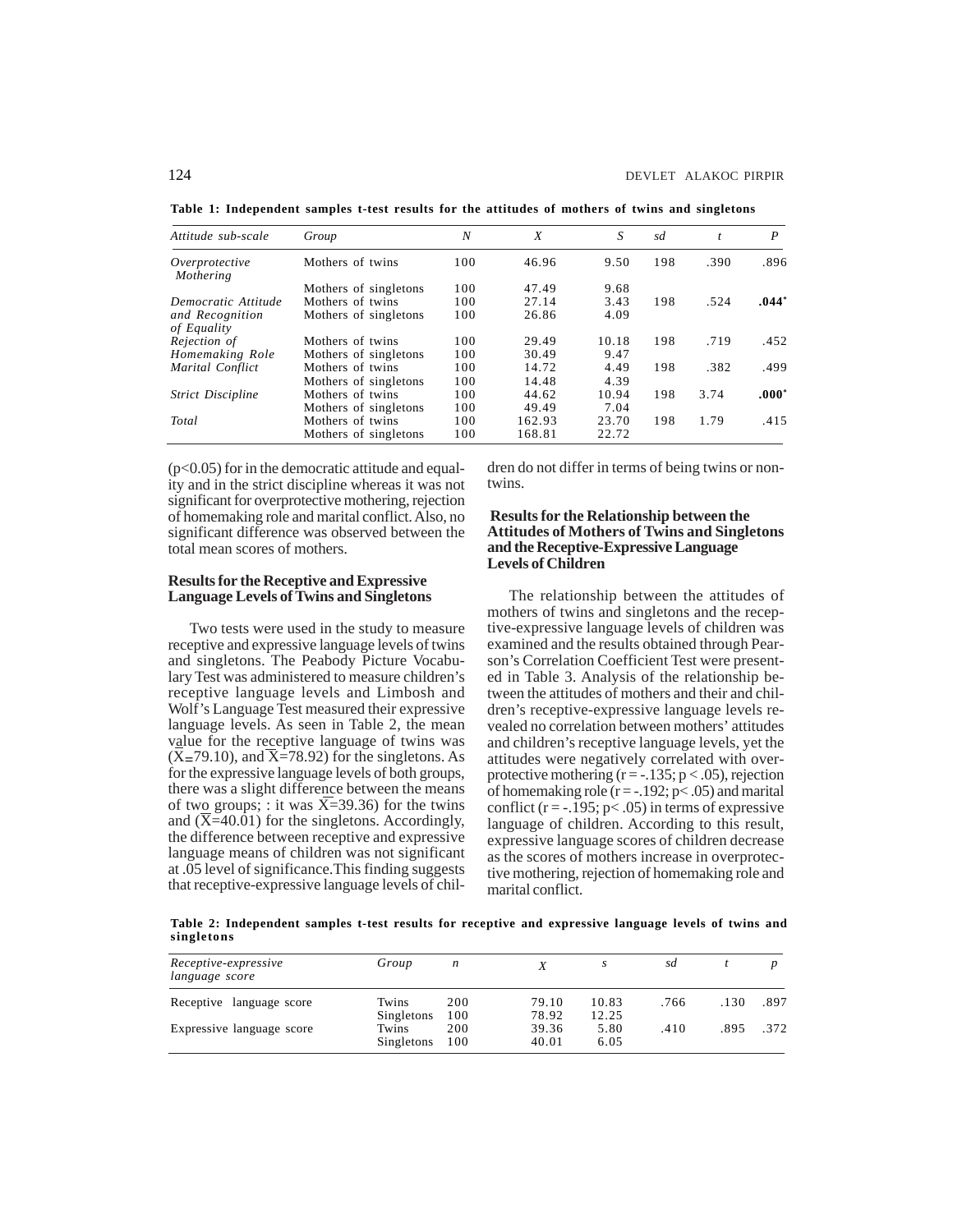| Table 3: Results of the Pearson's correlation coefficient test for the relationship between the attitudes |  |  |  |  |
|-----------------------------------------------------------------------------------------------------------|--|--|--|--|
| of mothers with twins and singletons and the receptive-expressive language levels of children             |  |  |  |  |

| Twin-singleton mother<br>attitude sub-scales    | Pearson's<br>Correlation | Expressive | Receptive |
|-------------------------------------------------|--------------------------|------------|-----------|
| Overprotective Mothering                        | Pearson's Correlation    | $-.135$    | $-.093$   |
|                                                 |                          | $.057*$    | .193      |
|                                                 | N                        | 197        | 197       |
| Democratic Attitude and Recognition of Equality | Pearson's Correlation    | .121       | $-.022$   |
|                                                 | Р                        | .088       | .756      |
|                                                 | N                        | 198        | 197       |
| Rejection of Homemaking Role                    | Pearson's Correlation    | $-.192$    | .005      |
|                                                 | P                        | $.007*$    | .939      |
|                                                 | N                        | 197        | 197       |
| Marital Conflict                                | Pearson's Correlation    | $-.195$    | .086      |
|                                                 | P                        | $.006*$    | .225      |
|                                                 | N                        | 197        | 197       |
| <b>Strict Discipline</b>                        | Pearson's Correlation    | $-.074$    | .035      |
|                                                 | P                        | .296       | .628      |
|                                                 | N                        | 197        | 197       |
| Total                                           | Pearson's Correlation    | .050       | .054      |
|                                                 | Р                        | .484       | .446      |
|                                                 | N                        | 200        | 200       |

## **DISCUSSION**

The comparison between attitudes of twinmothers and singleton-mothers revealed no significant difference in overprotective mothering, rejection of homemaking role and marital conflict, yet the difference was significant in democratic attitude and equality and in the strict discipline variables. Also, no significant difference was observed between the total scores of these two groups of mothers. These findings suggest that twins are treated more equally and encouraged to express themselves more openly while singletons are subject to stricter discipline. The reason could be that there is no chance that twinmothers value one child above the other as they have to take care of two children of the same age at the same time. They might be aware that their democratic attitudes and behaviours will provide benefits to the communication with their children, and it seems that this awareness is turned into behavioural changes by mothers of twins.

Findings related to the language skills of children indicated that there was no significant difference between mean scores of twins and singletons in receptive and expressive language. This suggests that children's receptive and expressive language skills do not differ according to whether or not they are twins. Yilmaz et al. (2013) and Mahieu (2011) compared twins and singletons in terms of their expressive language development and reported no significant difference between receptive language levels of these children, which is consistent with the findings of this study. Language development emerges in accordance with cognitive development and maturation. The words, sentence forms and content of the speech are affected by the level of cognitive development as well as by environmental factors, such as the form of parent-child communication, the quality of the experiences and the characteristics of the group with which individuals identify (Erden and Akman 2004). As reported by Roberts et al. (2005) and Rodriguez (2009), home-based experiences such as the frequency of reading activities, maternal reading strategies, the pleasure children derive from reading and maternal sensitivity are strong predictors of language and cognitive development of children and their literacy skills. Factors such as maternal sensitivity, the quality of childcare, maternal responsiveness and the frequency of encouraging children to use language might account for the reason why there is no significant difference between receptive-expressive language skills of children.

No correlation was detected between the mothers' attitudes and children's receptive language levels, yet their attitudes were negatively correlated with overprotective mothering, rejection of homemaking role and marital conflict in terms of expressive language of children. In this regard, expressive language scores decreased as the scores of mothers increased in these atti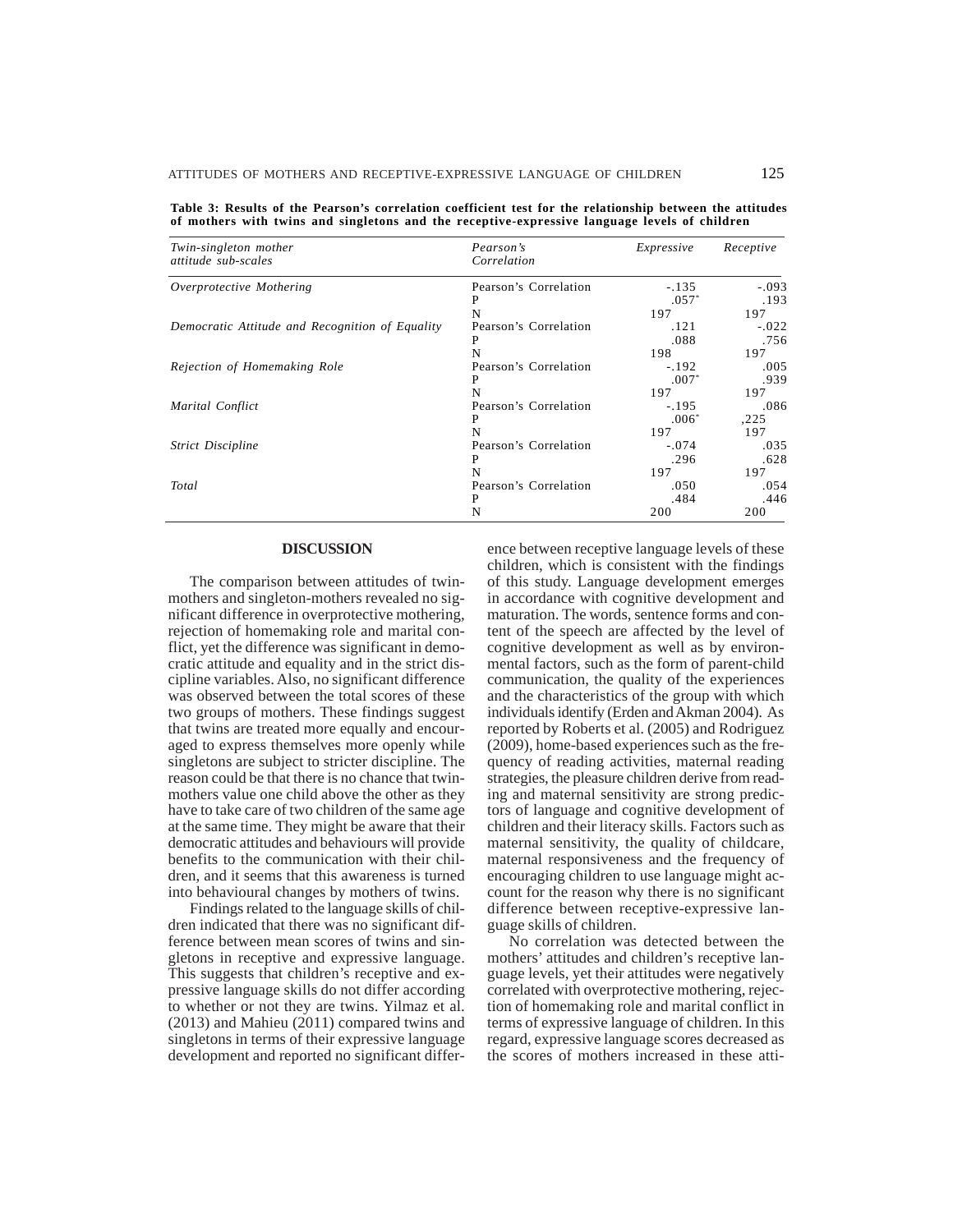tudes. In other words, language development of children is affected negatively by some factors, such as a mother's strict control over her child and her interfering attitudes, being extremely selfsacrificing and expecting the child to understand it, the demands made on the child to be dependent, active and hardworking, the mother's temper and her displeasure at staying with the child for long periods and the impact of marital conflict on childrearing. As seen, the attitudes and behaviours of parents give a true reflection of their beliefs and opinions, and the diversity in child-rearing affects language development as well as all developmental areas. A great deal of research on the quality of childcare has shown that the overall value of child care is closely connected with early language development of children. These studies also found that early language development and the gains from this are particularly connected with responsiveness and sensitivity of caregivers and mothers, as are the frequency of encouraging children to use the language, the focus of maternal attention on child's speech during mother-child interaction and the amount of speech directed to children (Pancsofar and Vernon Feagans 2006; Demir and Kuntay 2013; Stolt 2014). These results obtained through a literature review seem to support the findings of the present study. There is also research suggesting that children lag behind in their language development when their mothers display less sensitivity when interacting with their children and fail to provide adequate care and verbal stimulus for their children (Westerlund and Lagerberg 2008; Vernon Feagans et al. 2012). Oxforda and Spiker (2006) conducted a research study sampling 154 children of adolescent mothers in order to investigate preschool language development. It was reported that mothers with poor verbal skills increased the risk of establishing a low-quality language learning environment in their homes, which negatively affects children's language development.

## **CONCLUSION**

The study results revealed that mothers of twins exhibited more positive attitudes, in while mothers of singletons imposed stricter discipline. It could reasonably be argued, therefore, that mothers of twins give more equal rights to their children, share more with them and encourage their children to express their opinions clearly, as compared to those of singletons. No significant difference was found between receptive and expressive language levels of twins and singletons. No correlation was observed between the attitudes of mothers and the children's receptive language levels. Nevertheless, a negative correlation was found between attitudes of mothers and expressive language levels of children and between the attitudes of mothers and the subscales of overprotection, rejection of homemaking role and marital conflict. Expressive language scores of children decrease as the scores of mothers in the variables of overprotection, rejection of homemaking role and marital conflict increase.

## **RECOMMENDATIONS**

Given the results of this research, seminars should be held to help mothers understand their role in child development and especially in language development. Instructive brochures, TV programs and manuals should be prepared and delivered to the mothers. It would be helpful to organize programs regarding positive and negative parental attitudes and their effects on the development of children. Further research comparing twins and non-twins can be conducted to determine the maternal attitudes, factors affecting these attitudes and their possible influences on the development of children. Information about the development of twins could be obtained through conducting research on the physical, intellectual, social and emotional development of twins and comparing them to singletons. Further research can also be carried out into the effects on other developmental areas (social-emotional, intellectual) of the attitudes of mothers with twins and singletons

## **NOTE**

This paper was presented orally at the First International Eurasian Educational Research Congress held on 24-26 April 2014.

#### **REFERENCES**

- Akyol Koksal A 2007. Cognitive development. In: A Ulusoy (Ed.): *Educational Psychology.* Ankara: Ani Publishing, pp.76-106.
- Altay M 2007. *Childhood Development*. Ankara: Kok Publishing.
- Asici M 2010. Preschool language and literacy education. In: A Oktay (Ed.). *Preparation for Primary*